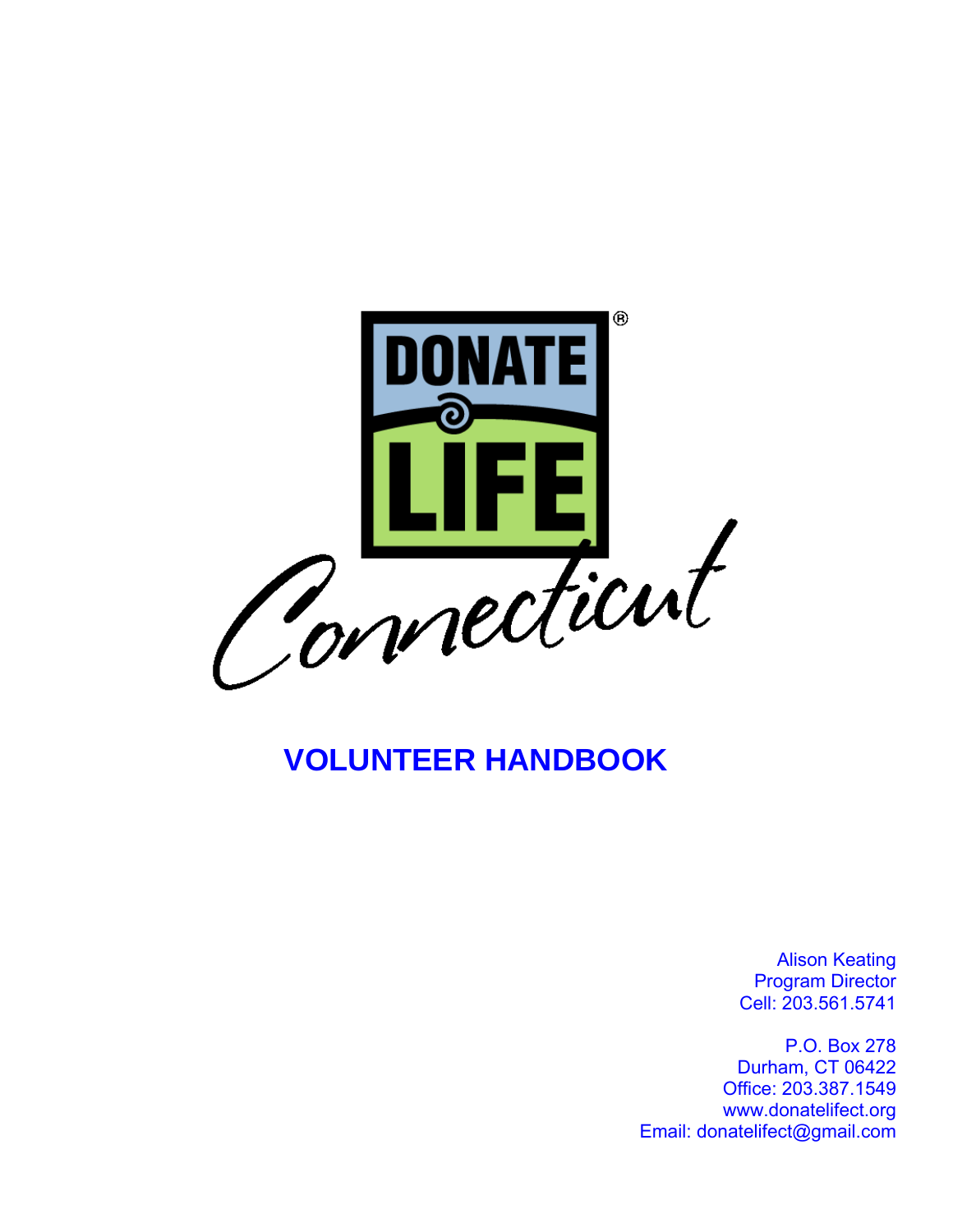## **Thank you for Volunteering with Donate Life Connecticut!**

Donate Life Connecticut is an all volunteer, non profit coalition of healthcare organizations, passionate individuals and caring professionals working together with one voice to increase donor awareness and assist in registering the wishes of those who decide to donate to save lives.

Donate Life Connecticut is a member of the Donate Life America. Nearly 25 years ago Connecticut donation leaders had the foresight to bring together the state's donation community and unite in our education and legislative efforts to further the donation movement. This group, the Connecticut Coalition of Organ and Tissue Donation (CCOTD) had begun. Over the years, as Donate Life America organized and established tools and materials to be used around the nation, unifying the donation message. To align with the national movement, CCOTD began to do business as Donate Life Connecticut.

The future of transplantation and the ability to save or improve the quality of life for patients depends on more families giving consent to organ donation. Quite simply, organ donation needs to be discussed by family members so those individual wishes with regard to organ and tissue donation are clearly understood. Then and only then will more lives be saved and improved through transplantation.

### *You can help to achieve this goal!*

The Donate Life Connecticut Volunteer Program is designed to educate our communities through the personal stories of our volunteers. Our volunteers come from a variety of backgrounds and experiences, and sharing their message locally brings a great deal of change in the understanding and support of organ and tissue donation.

## **Donate Life Connecticut Advisory Council Agencies**

American Heart Association, Connecticut chapter

American Liver Foundation, Connecticut chapter

American Lung Association, New England chapter

Connecticut Eye Bank & Visual Research Foundation

ESRD Network of New England

Hartford Hospital Transplant Program

LifeChoice Donor Services

National Kidney Foundation serving Connecticut

New England Organ Bank

Yale-New Haven Hospital Transplant Program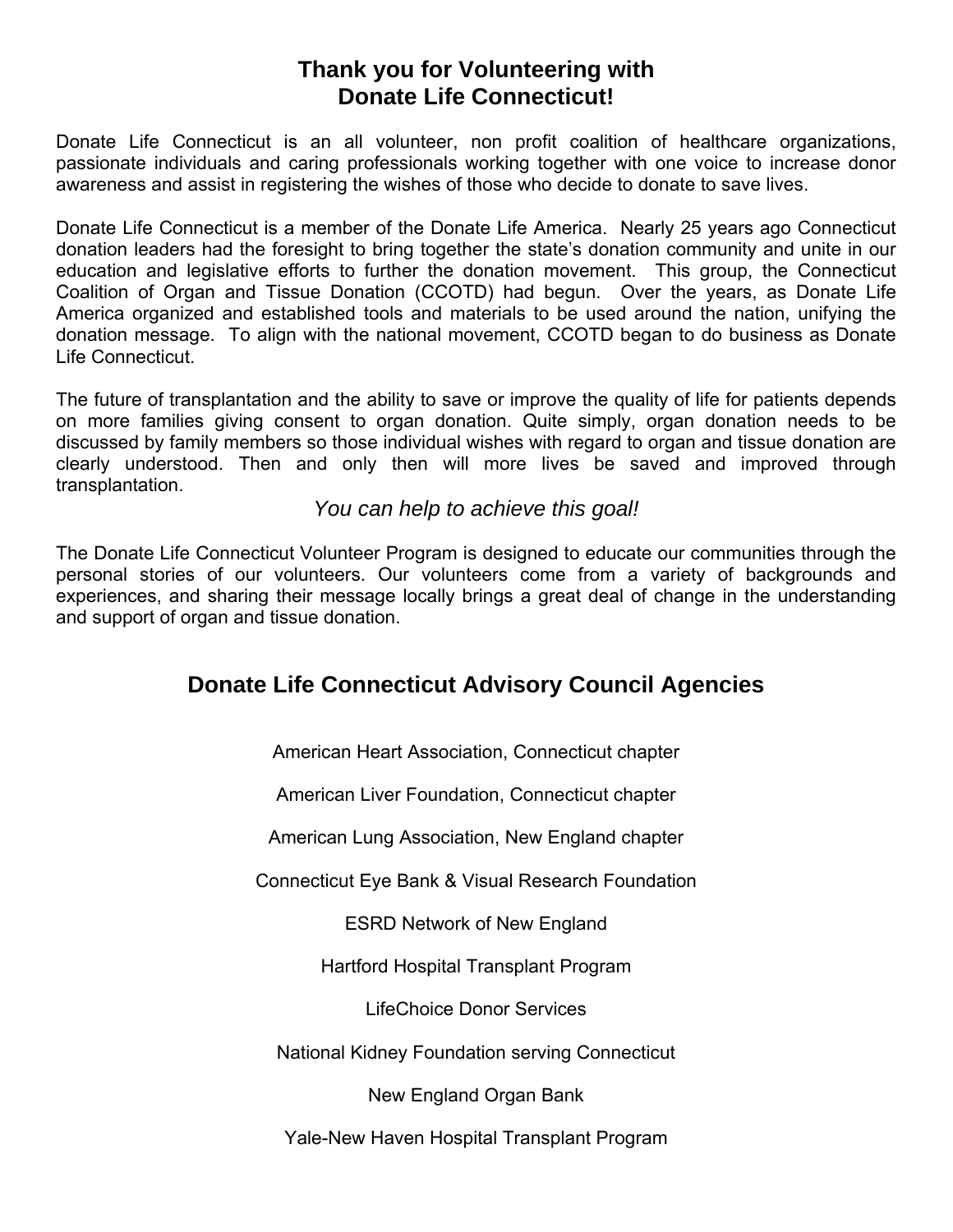## **Volunteer Program Guidelines**

#### **Donate Life Connecticut requires that all volunteers observe the following guidelines:**

- 1. Be supportive of Donate Life Connecticut, it's mission and it's goals.
- 2. Review and be familiar with commonly asked questions.
- 3. Have all donor awareness activities pre-approved by Donate Life Connecticut.
- 4. Demonstrate a positive attitude and event appropriate appearance at all Donate Life Connecticut sponsored activities.
- 5. Share your personal stories with donation and transplantation.

Please do not approach hospitals. Donate Life Connecticut's member Organ Procurement Organizations (OPO) do all contact with hospitals.

#### **Donate Life Connecticut requests that all volunteers observe the following guidelines:**

- 1. Attend scheduled volunteer meetings/ conference calls. The meetings/calls are a good opportunity to share & exchange ideas.
- 2. Volunteers are welcome to share their experiences with each other and with Donate Life Connecticut members. Please share photographs of activities you participate in for our annual report, newsletter, etc.

## **Volunteer Program Q & A's**

#### ☻ **Is it appropriate to share my personal experience with donation in the public?**

Definitely! Please use your personal experience to educate Connecticut about the importance of organ and tissue donation, dispel common myths, and encourage others to join the Donor Registry!

☻ **Do I need to have a personal experience with donation or transplantation to be a volunteer?** Donate Life Connecticut welcomes anyone who believes organ and tissue donation is important to help us educate Connecticut!

#### ☻ **My time is limited, but I would still like to help out. Can I still be considered a volunteer?**

We appreciate any time you can donate to help us promote donation. There are many levels of participation with the Donate Life Connecticut Volunteer Program; working at Donor Designation Stations tables at public events and walks, speaking to civic, educational, etc groups, letter writing, etc. All volunteers are emailed about upcoming volunteer events and programs and can participate as their schedule allows.

#### ☻ **Are Donate Life Connecticut volunteer meetings also support groups?**

No, volunteer meetings are held to discuss donor awareness events and projects. We can refer people to support groups.

#### ☻ **Do you share my contact information?**

No, Donate Life Connecticut does not share your personal information with other volunteers or outside organizations without your permission. Your contact information is only shared with Donate Life Connecticut's Board of Directors, if needed.

#### ☻ **When can I get started?**

Now! Every time you share your experiences with donation and transplantation you are inspiring others to save lives by joining the Donor Registry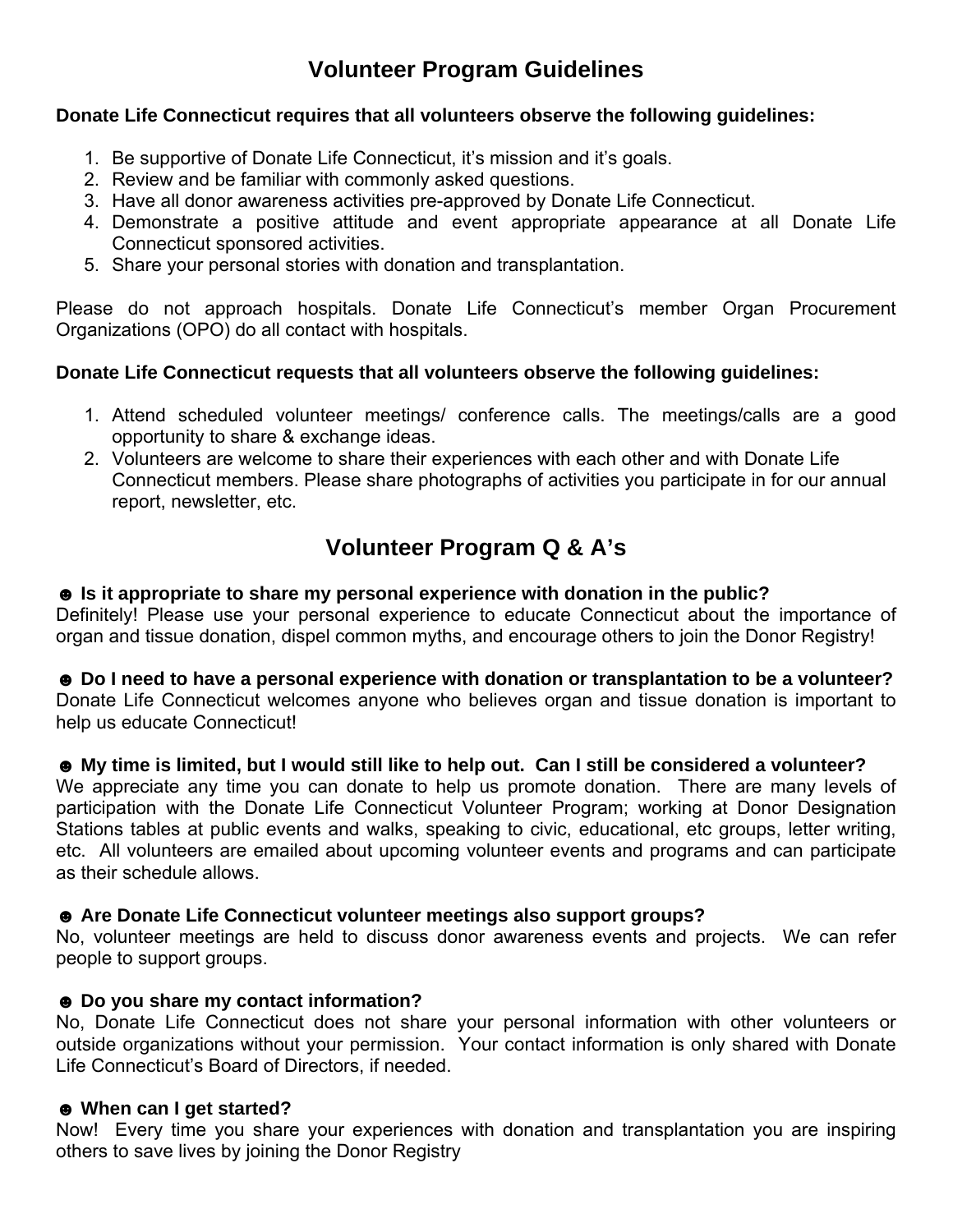## **Volunteer Activities**

Donate Life Connecticut is thankful and appreciative of your dedication and desire to help educate Connecticut residents about the importance of organ and tissue donation. By sharing your personal donation stories, dispelling myths and enforcing truths about donation – together we work towards registering all residents as organ and tissue donors. Increasing the number of registered donors will save the lives of the thousands of people waiting for a second chance at life. Numerous opportunities are presented to Donate Life Connecticut volunteers including:

☻Public Speaking: Raising awareness at schools, churches, temples, hospitals, civic groups, etc.

☻Health & Town Fairs: Staffing information tables at fairs, businesses, blood drives, walks, etc.

☻Distribute Materials: Provide your community with Donate Life Connecticut brochures and donor registration cards

☻Media: Participating in interviews with local media, writing letters to the editor, and contacting local media outlets to promote use of public service advertising on organ and tissue donation.

☻Special Projects: Participating in annual events, such as Donate Life Month, National Donor Awareness Day, National Donor Sabbath and working to decrease racial disparities in the donation community.

Donate Life Connecticut volunteers are also encouraged to find opportunities in their communities to offer donation information and registration; including, but not limited to High Schools, Colleges, Churches, Civic Organizations. *Please share your ideas and suggestions with the Program Manager.* All ideas are welcome! Donate Life Connecticut provides public education materials such as brochures, donor cards, handouts, and table displays as appropriate for all events.

## **Donate Life Connecticut History**

**1985** Statewide healthcare agencies and OPOs identified and agreed to establish a statewide coalition to raise public awareness about the need for organ and tissue donation.

**1986** Partnership with DMV established.

- **1988** First Coalition sponsored poster contest involved three schools in the Milford area. Seventeen posters were entered for judging.
- **1992** CCOTD is incorporated in state of Connecticut as a non-profit corporation and received Federal Employer Tax ID Number.
- **1996** CCOTD received IRS tax-exempt status as a 501(c)(3) corporation.
- **2001** Connecticut Coalition website launched.

**2001-2003** Donation movie held 57 screenings in Connecticut theaters, donation PSAs shown **2004** CCOTD began doing business as Donate Life Connecticut

- **2005** "Thanks for Asking" Campaign kicked-off to recognize the employees of the Department of Motor Vehicles for their assistance in registering organ and tissue donors during driver license, ID card apps or renewals.
- **2005** In addition, organ and tissue donation registration information was incorporated into the DMV driver's manual (inside cover).
- **2006** April officially declared "Organ and Tissue Donor Awareness Month" in the State of Connecticut, given by Governor M. Jodi Rell and the Connecticut General Assembly. Later in the year, a Dedication Bench engraved stone was installed at the State Capitol building to honor organ and tissue donors and their families.
- **2007** Awarded State of Connecticut grant for funding public education activities and promoting organ and tissue donation awareness.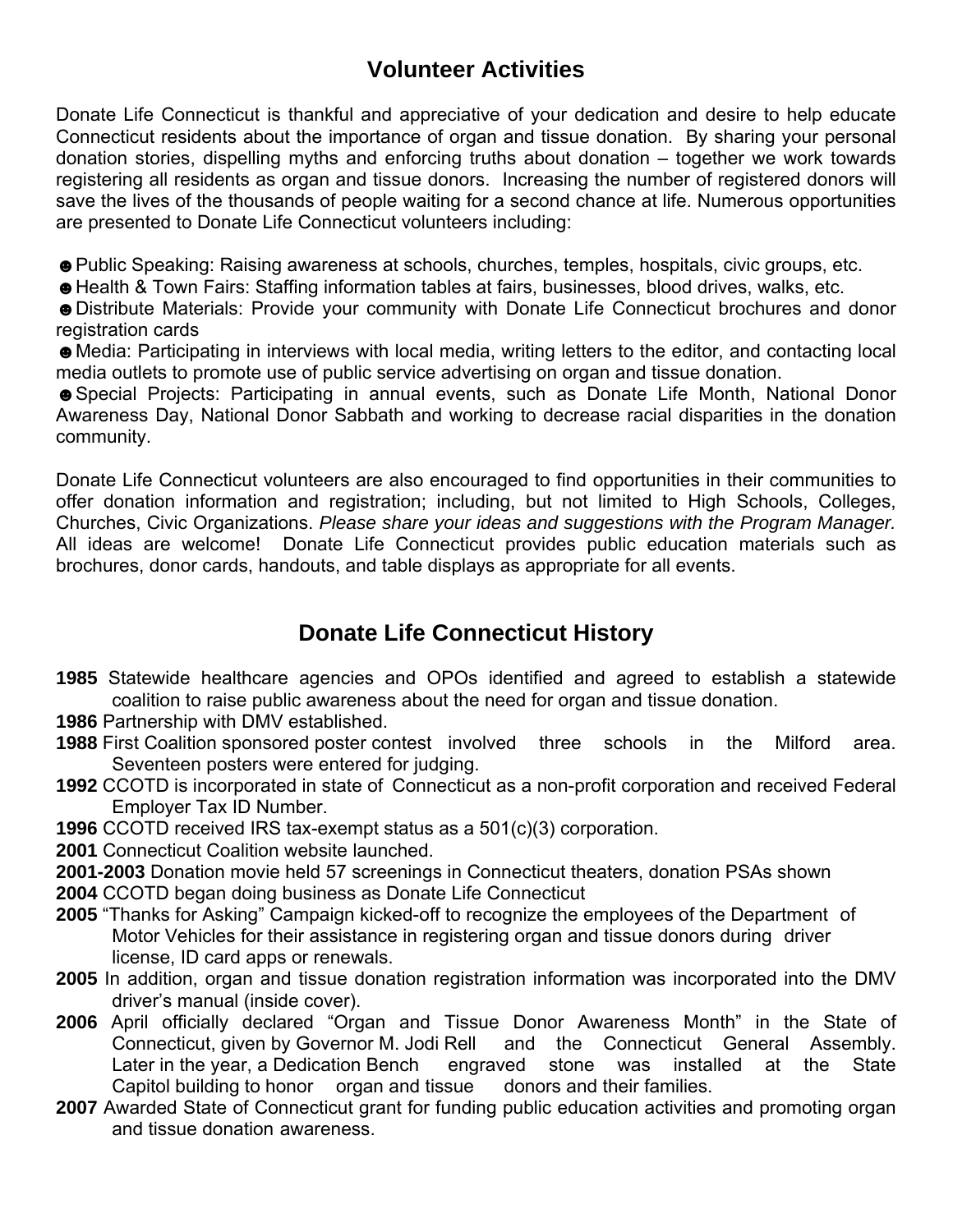- **2008** Awarded grants from Aetna Foundation and New Alliance Bank to address racial disparities pertaining to donation in CT. Additional funds were donated by Bristol Myers-Squibb to grow the secondary education programs offered by Donate Life Connecticut
- **2009** At request of ABC's Extreme Makeover: Home Edition, Donate Life Connecticut spearheaded onsite and national donation awareness in honor of a Connecticut family chosento participate on the show.
- **2009** First Annual 'Toast to Life' Wine Event held at Gouveia Vineyards
- **2009** Awarded second State of Connecticut grant to continue and grow public education and outreach about organ and tissue donation



## **Organs & Tissues for Transplant**

## **Solid Organs: Tissues:**

Heart (1) Corneas Lungs (2) Bone Liver (2, can be split) Skin Kidneys (2) **Heart Valves** Pancreas (1) Saphenous Veins

Intestine Tendons/Ligaments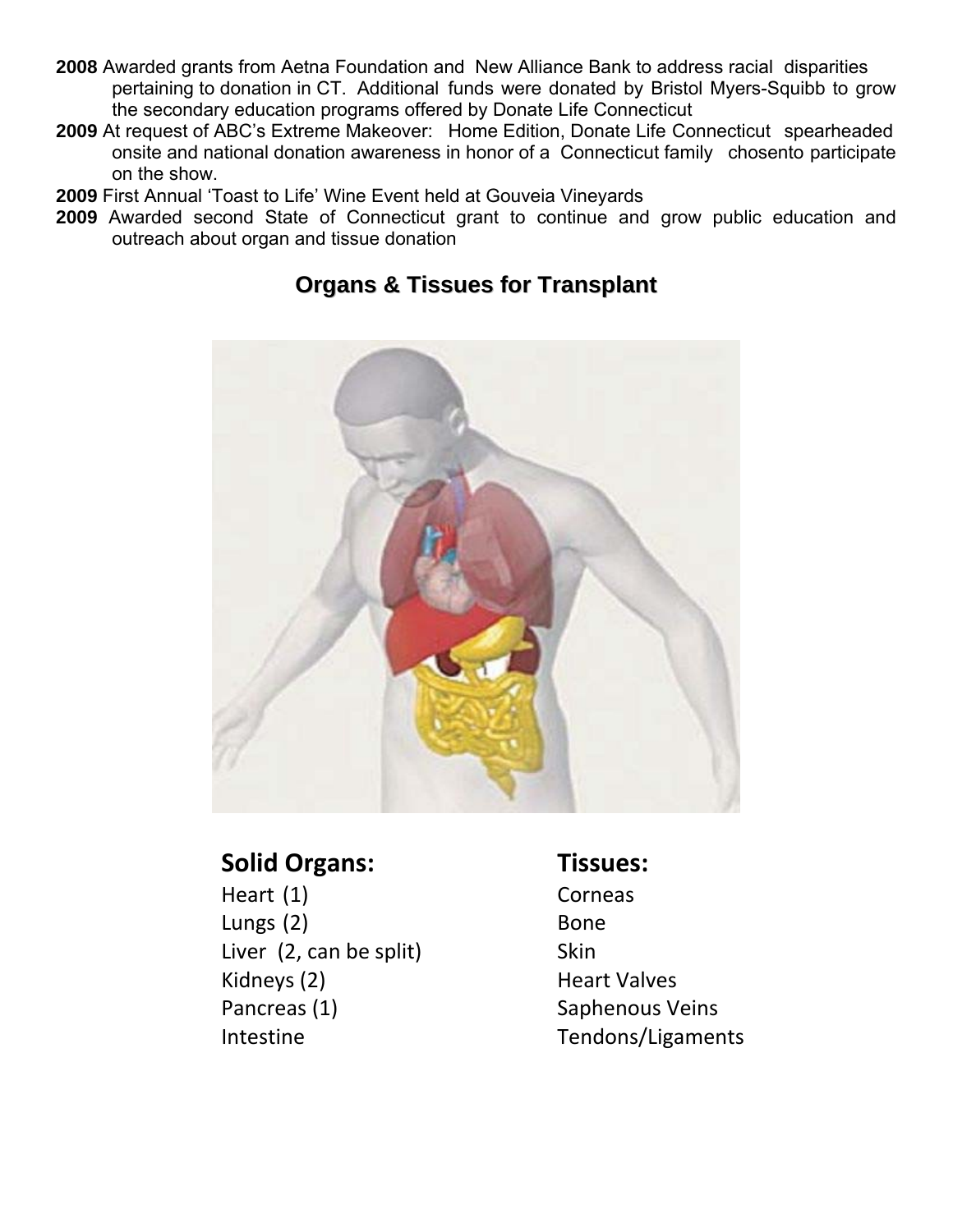## **Fast Facts About Organ & Tissue Donation**

☻ Every day in the United States, an average of 18 people die waiting for organ transplants.

☻ During the past 10 years, the transplant waiting list has more than doubled with more than 100,000 men, women, and children now needing heart, kidney, liver, lung and pancreas transplants.

☻More than 1,000 people await transplants in Connecticut

☻Tens of thousands of others need corneas to restore sight, bone and other tissues to repair injured or diseased bones and joints, skin to heal burns, and the heart valves to replace diseased ones.

☻One donor has the potential to save and enhance more than 65 lives and take up to eight people off the organ transplant waiting list.

☻Studies have shown that over 90% of the population supports organ donation, including strong support from health care professionals and virtually all organized religions, though less than 30% nationally have actually placed the organ donor designation on their drivers license.

☻Of all the deaths in the United States, only 1-2% have the potential to result in organ donation. Unfortunately, only about 50% of those individuals actually donate. If everyone who could donate said yes, the waiting list for transplants would be greatly reduced.

| - One Donor Can -                                                                                               |
|-----------------------------------------------------------------------------------------------------------------|
| • Donate kidneys to free two people from<br>dialysis treatments needed to sustain life                          |
| • Save the lives of patients awaiting heart, liver,<br>lung or pancreas transplants                             |
| • Give sight to two people through the donation<br>of corneas.                                                  |
| • Donate bone to repair injured joints or to help<br>save a limb threatened by cancer.                          |
| . Help burn victims heal more quickly through<br>donation of skin                                               |
| • Provide healthy heart valves for someone<br>whose life is threatened by malfunctioning or<br>diseased valves. |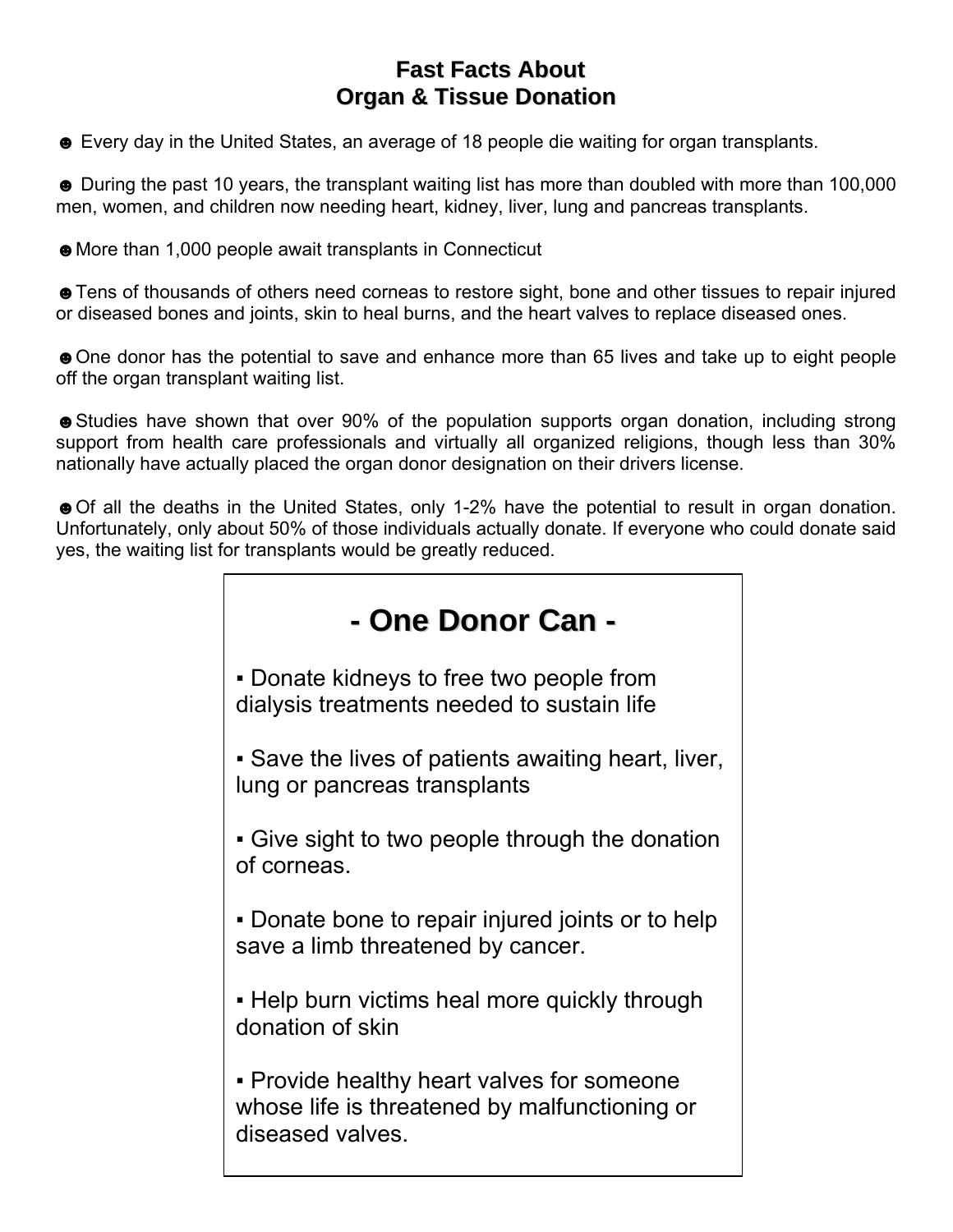## **Top Ten Myths About Organ & Tissue Donation & Transplantation**

#### **If I am in an accident and the doctors or nurses find my donor card, they will not try to save my life.**

Doctors, nurses and paramedics will do everything to try to save your life. In fact, an individual needs to be in the hospital, on a ventilator and pronounced brain dead in order to donate organs. Our local organ procurement organizations (OPO's), New England Organ Bank or LifeChoice Donor are not notified until all life-saving efforts have failed. The transplant team is not notified by the OPO's until after the OPO has spoken with the individual's family.

#### **Donation will change the appearance of my body.**

Donated organs and tissues are removed surgically in the hospital emergency room. Doctors maintain the utmost dignity and respect for the donor at all times, so much in fact, that all organ and tissue donation does not interfere with open casket funeral arrangements.

#### **My religion does not support donation.**

All main stream religions support organ and tissue donation.

#### **Only the wealthy and famous receive transplants**.

Most major insurances now cover heart, liver, kidney, and lung transplants. Donors don't pay for donation either. Additionally, organs are matched first according to clinical criteria such as blood type and size, followed by medical urgency and then time accrued on the waiting list.

#### **My organs will be recovered then sold**.

The buying and selling of organs and tissues is illegal, as part of The National Organ Transplant Act.

#### **I am too old to be an organ donor.**

No set age limit exists for organ donation. At the time of death, the potential donor's organs are evaluated to determine their suitability for donation. Therefore, people of any age wishing to become organ and tissue donors should indicate it on their driver's license or sign a donor card and inform their family that they wish to donate.

#### **I have a history of medical illness, you wouldn't want anything.**

At the time of death, the OPO staff will review medical and social histories to determine suitability. Any active or spreading cancer and HIV/AIDS are among the few illnesses or conditions that might prevent someone from being a donor.

#### **There are plenty of organ donors out there without me.**

There are over 100,000 patients waiting nationally for life-saving organ transplants. In Connecticut alone there are over 1,000. Each year, over 2 million people die nationally… only 1% of that number will be suitable to be an organ donor; but only 50% of those families will say YES.

#### **Only heart, liver and kidneys can be transplanted**.

The pancreas, lungs, intestines, stomach and small bowel can all be transplanted, as can corneas, bone, ligaments, tendons, heart valves, saphenous veins and skin.

#### **Transplantation is still experimental.**

Transplantation has been a successful life-saving process for over 50 years. The success rate for a heart transplant patient is over 80%, and over 85% for a kidney recipient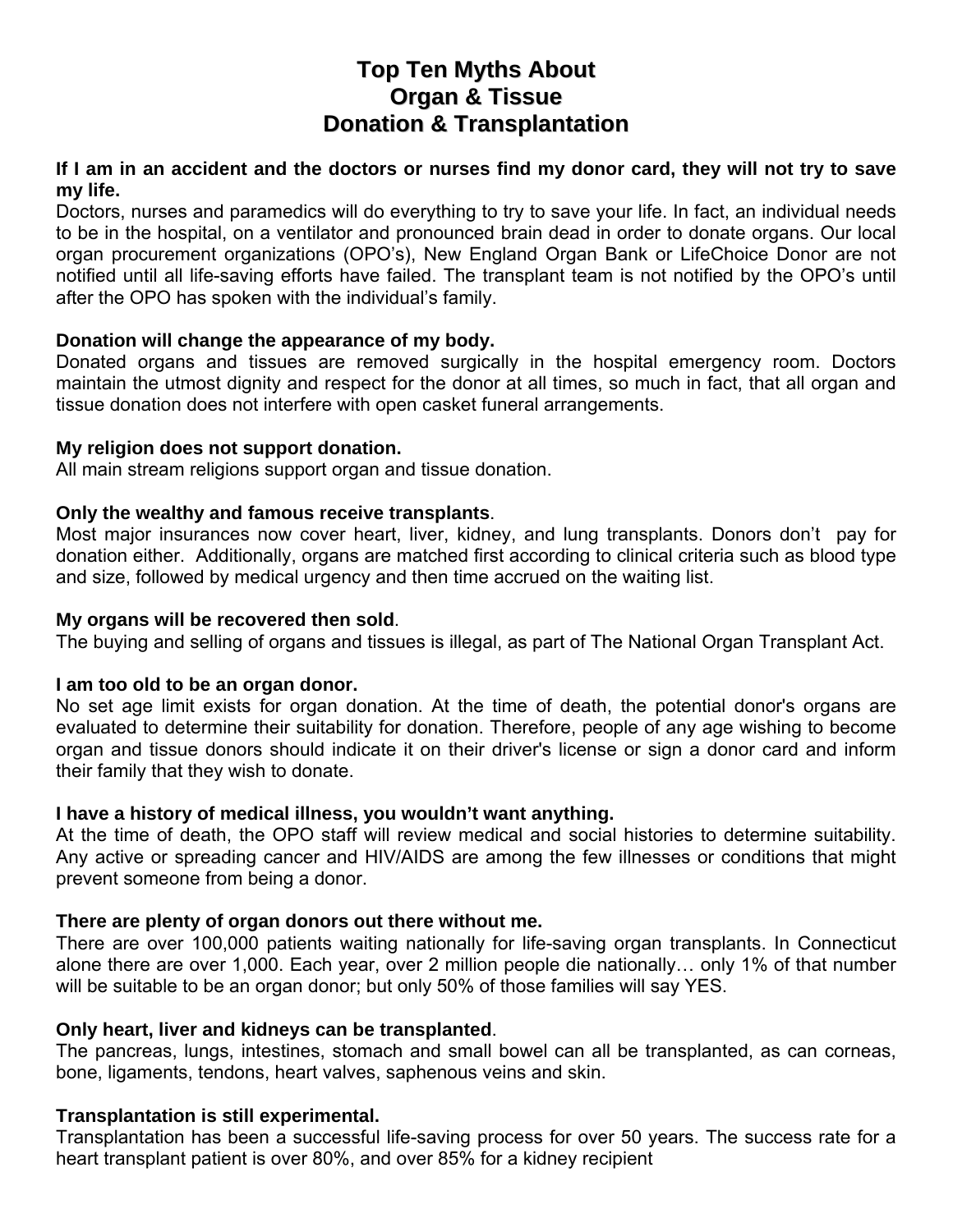## **Public Speaking Events**

#### **Introducing Yourself to the Audience**

The way you introduce yourself will be the first impression on your audience. Whether you are talking to one person or one hundred people, the more confident you are in your few opening statements will set the tone for a successful conversation about donation.

When you are introduced as the speaker, it's best to make one simple request of your host/ hostess: Introduce you only by name. If you are introduced as "John Smith, a heart transplant recipient" or "Mary Jones, daughter of an organ and tissue donor" most of your story has already been told. Most of the folks in your audience will be aware of your topic prior to the program, but it's best for you to unfold your story, not the host.

#### **The Introduction Basics:**

Your Name and who you Volunteer with: First & Last Name. I am a volunteer with Donate Life Connecticut; a non profit organization that strives to educate the public about organ and tissue donation and assist them in registering as a donor.

**Where You're From:** Sometimes folks will feel an immediate connection to you are from the same or a nearby town.

**What You Are Going To Tell Them:** "I've been invited by your chapter president, Jim White to speak with you about the opportunity to become an organ and tissue donor and what you need to do to be sure your wishes are carried out."

#### **Why You Are Telling Them This Information:**

**(Donor Family Member & Living Donors)**: "I am honored to share with you the story of my husband Bob". <Share your story> Close with something like "I am so proud of my husband, Bob and how he was able to save the lives of four people through organ donation and enhance the lives of many others through his tissue donation. I believe that through Bob's donation, my family and I have been able to heal knowing that others are living because of his decision to say YES to organ and tissue donation. I encourage you to become registered organ and tissue donors and register their wishes (at DMV or online) and tell their family. Thank the audience and host/hostess.

#### **(Recipients):**

"I am honored to share my experience of how through the generosity of someone else I am alive today by way of an organ transplant. <Share your story> Close with something like: "I am so thankful to my donor and his decision to save other's lives (like mine) when his/her life was cut short. I hope I can help you to make an educated decision to become a registered organ and tissue donor (through DMV or online registry)…as I am". Thank the audience and host/hostess.

### **Introducing The Topic of Organ & Tissue Donation**

When you're talking about making the decision to become a designated organ and tissue donor, you are asking them to think about an unpleasant topic – death. But by bringing up the topic in a sensitive and appropriate way, the topic doesn't have to be one that makes anyone uncomfortable.

By making a decision (whether it be YES or NO), registering their wishes with their state's online registry and then making their decision known to their family members – if the opportunity to become an organ or tissue donor ever presents itself - their family will be more likely to say YES if they know what their wishes were and it will make the decision much easier on them during a time of great loss.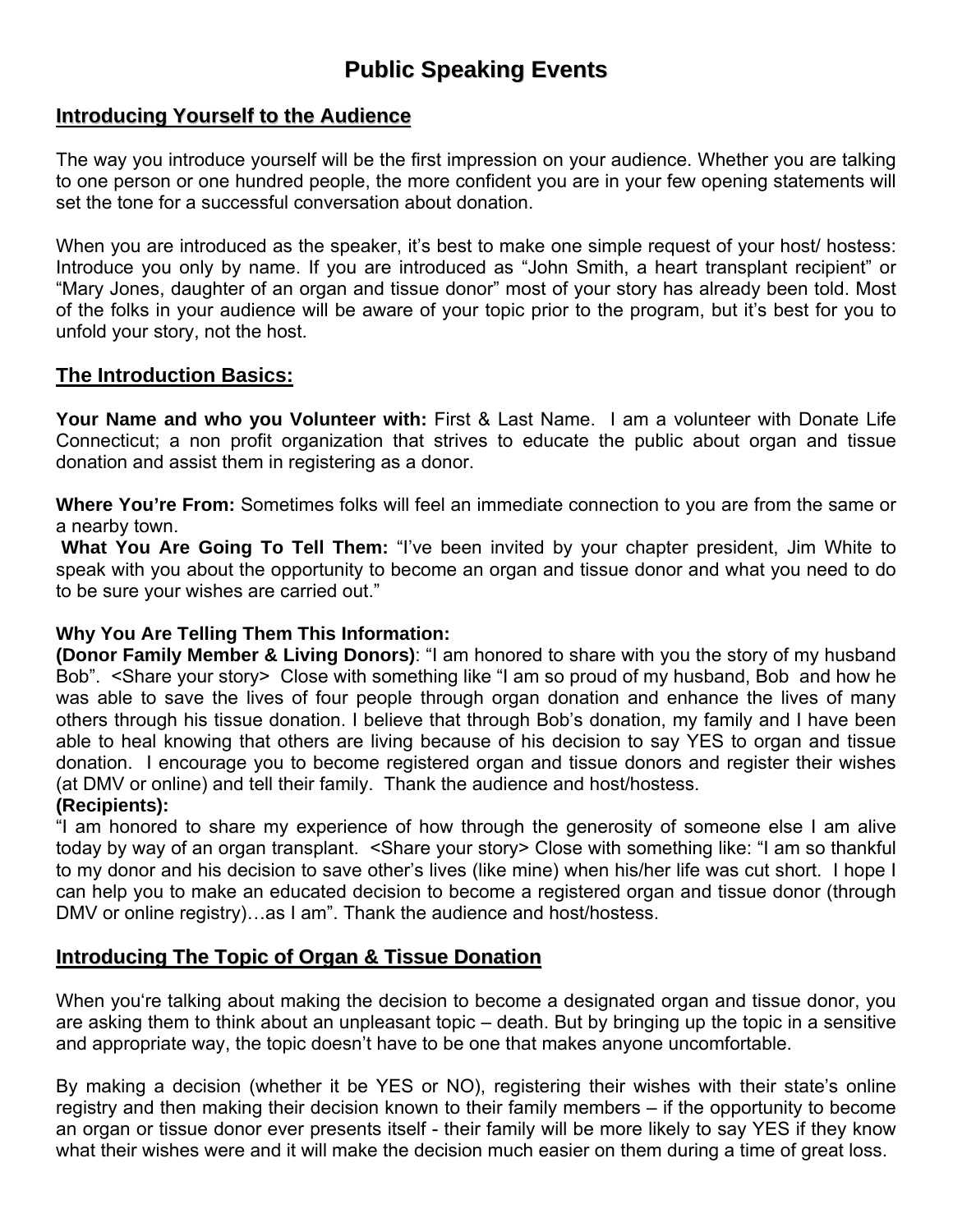The key word in bringing up the topic is **OPPORTUNITY**. The opportunity is for someone to save the lives of others in the event a person is not expected to recover from an injury. However, each year over *2 million deaths are reported in the United States; of that number only ½ of 1% go on to be organ donors*. This is an extremely small number of organs available for the growing number of people waiting for a life-saving transplant nationally (over 102,000 on waiting list as of 08/2009).

#### *Positive things we often here are –*

- ☻ "I won't need them when I die, why not be a donor."
- ☻ "If I can help someone or many people, of course I'd say yes to being a donor."

Even though people say those things, talking is different from **taking action** and many of them haven't taken the steps to become a donor. In fact 29% of Americans polled in 2005 said they didn't know what they had to do in order to be a donor!

We want to encourage them to take action by telling their family of their wishes and becoming a registered donor either on their state's online registry or by having the designation put on their driver's license or state ID card.

In Connecticut: there are two ways to register as an organ and tissue donor.

☻Visit www.DonateLifeNewEngland.org and join the new, secure online registry

☻At DMV, have their donor designation be put on their license and join the State Registry or fill out (and mail in) the DMV registry forms in our kits

Both registries are accessed by donor professionals at time of death. They are parallel, complimentary registries. It was simply too difficult to coordinate with the DMV to put the existing DMV registry online for access to the public – hence the second – N.E. Registry.

#### **Calling For Questions**

After your conversation, most often people won't have any questions. It's up to you to phrase questions in a way that will stir people into asking more questions. Use any of the Top 10 Questions about Donation below

If you ask a question, then give the answer – sometimes you'll see a hand go up with statements about something they saw on television or heard from a friend. Most often, what people have seen on television is incorrect and it's up to you to set them straight with the correct information. Here is a perfect place to 'reward' the audience member who participates with a give-away: Bracelet, key chain, etc.

#### The top questions & statements often asked are –

### ☻**Can we still have an open casket funeral if my loved one is an organ donor?**

YES. The organ recovery surgery is no different than that of an autopsy, which presents no outward signs that the person even was a donor.

#### ☻**Does my religion support donation?**

YES. All major organized faiths support donation.

#### ☻**If I'm in an accident and they know I'm an organ donor, no one will try to save me."**

This is not true. First of all, if you are in an accident the first people on the scene are the police. If you have the designation on your license, paramedics or EMS wouldn't know as your identification would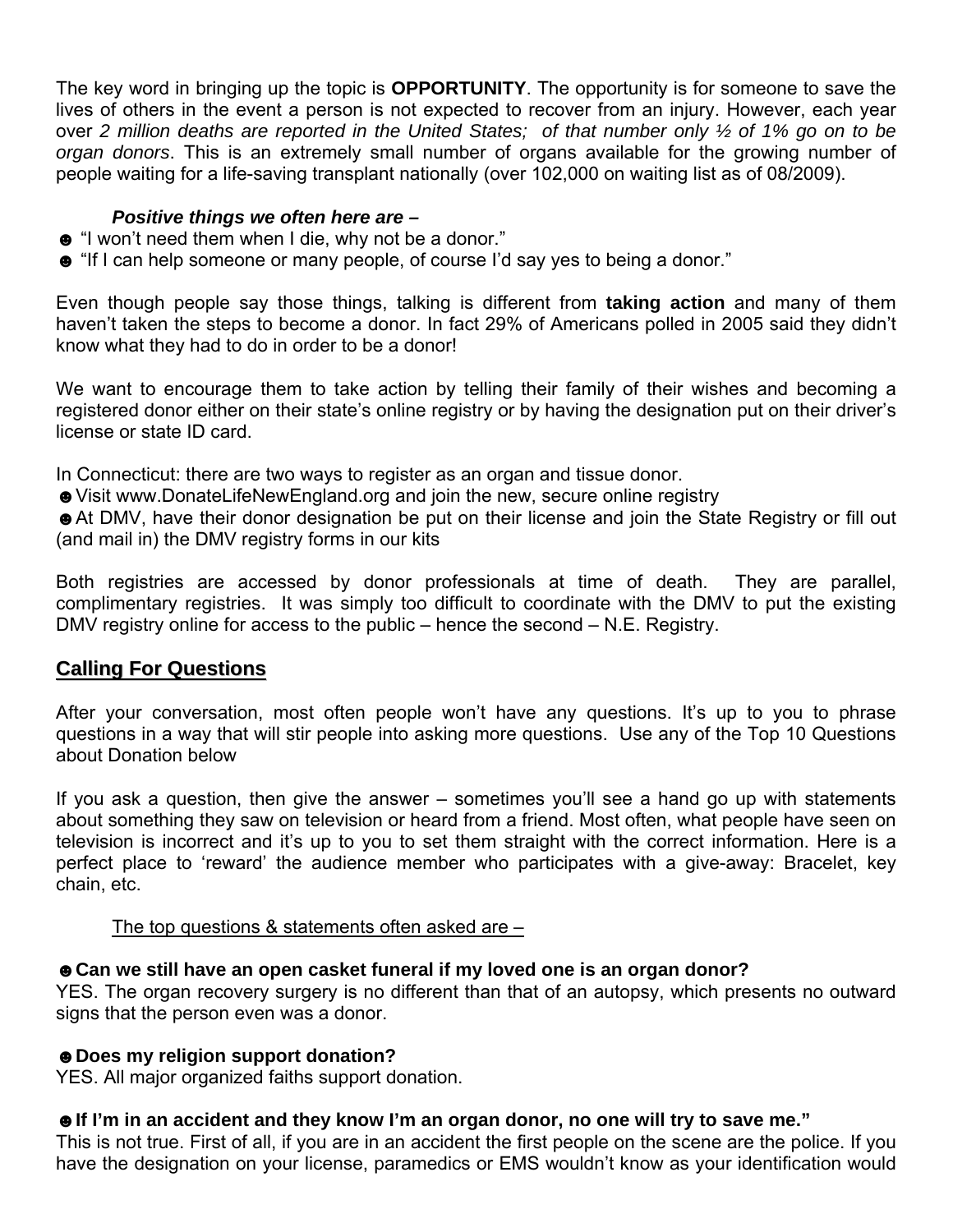be taken by the police in order to fill out the police report. Then your personal items are bagged and locked at the hospital. Secondly, the medical personnel are there to save your life at all cost – in fact, many patients cannot go on to be donors because the efforts to save their life were so intense, organs were damaged and not able to be used. Thirdly, the EMT/paramedics, the Emergency Department staff and the Transplant surgery staff are not related in any way, and Transplant staff would never be notified until it was ruled that your injury was non-recoverable. And finally, no doctor/surgeon in the world would risk your health in the *hopes* you could be a donor…not exactly the resume builder.

#### ☻**Will my family have to pay for me to be a donor?**

No. There is no cost to the donor or donor family.

By having the clear answers to questions or statements like these, you will be able to educate your audiences and therefore create awareness about the facts about organ and tissue donation. It is helpful to review your notes and educational tools prior to a presentation, so you are well prepared. And remember, if a question arises you do not know the answer. It is ok. Offer to learn the answer and pass along to them (via phone or email) or encourage them to contact Donate Life Connecticut for the answer.

#### **Conclusions**

Now that you've talked with your audience about the opportunity of becoming a donor, you now have to finish up and drive the message of taking action home.

Finishing up strong is really important! If you've kept your audience interested in the topic, you have to finish up with passion and purpose.

#### *"What do you want the audience to take away from your presentation?"*

You want the audience to be inspired by your words so that they will start a ripple effect. You've shared the information, now it's up to them to not only make a decision, but to also tell their family their wishes and become a designated donor but also to share this information with others.

> You tell two friends. Then they tell two friends. Who then tell two friends.

By encouraging your listeners to talk with others – you're educating a lot of people through your conversation with just one or two people at a time.

#### *Remember:* **VOCABULARY LESSON:**

We use the word "RECOVER" **not** "HARVEST" when talking about organs and tissues.

We use the term "Mechanical or Artificial Support" **instead of** "LIFE SUPPORT".